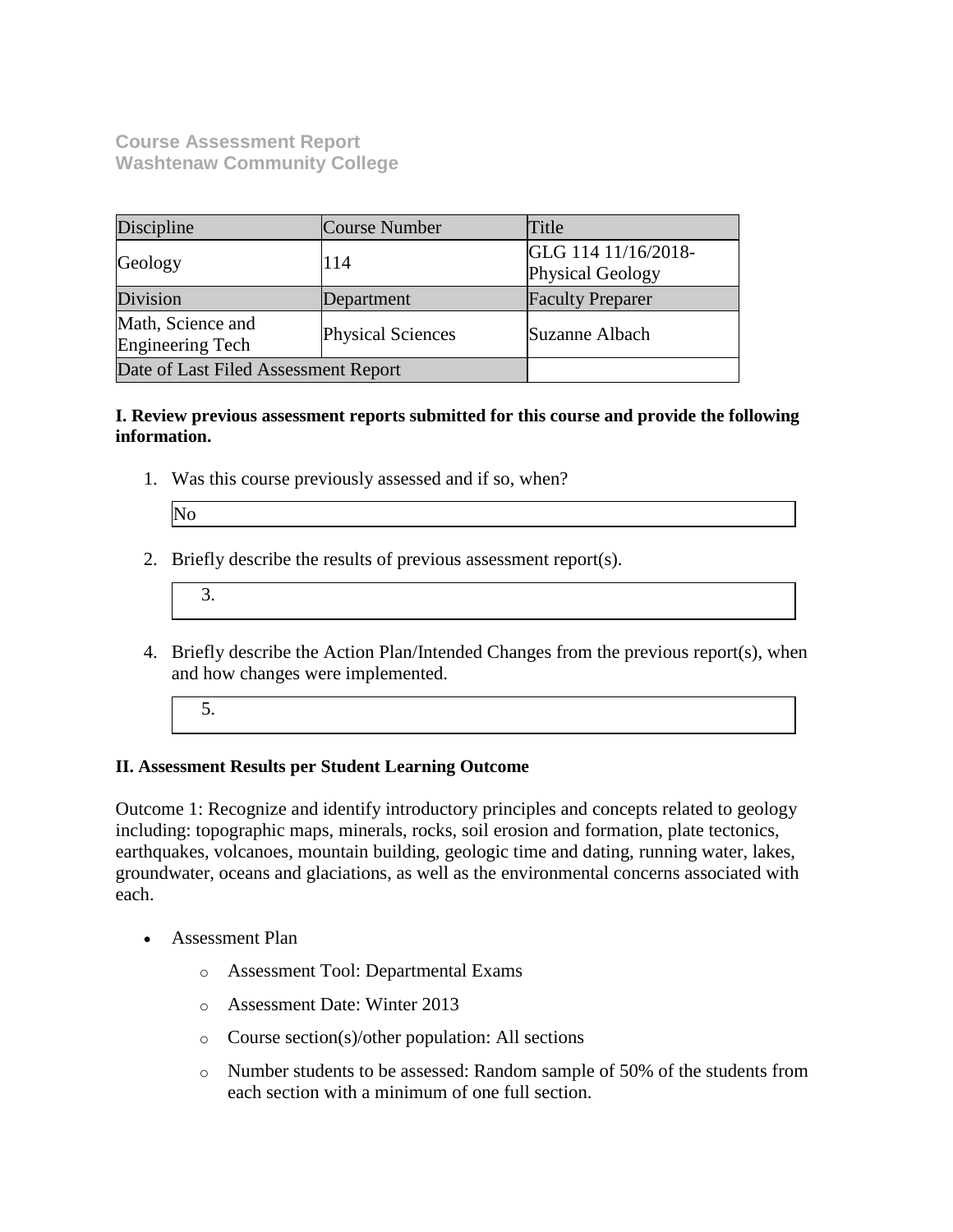- $\circ$  How the assessment will be scored: Multiple choice questions will be scored using the key. Essay and short answer questions will be scored using a departmentally-developed rubric.
- o Standard of success to be used for this assessment: Students will score an overall average of 72.5% or better on each assessment question.
- o Who will score and analyze the data: Appropriate geology faculty will analyze the data.
- 1. Indicate the Semester(s) and year(s) assessment data were collected for this report.

| Fall (indicate years below) below) | Winter (indicate years) | SP/SU (indicate years)<br>below) |
|------------------------------------|-------------------------|----------------------------------|
|                                    | 2018                    |                                  |

2. Provide assessment sample size data in the table below.

| # of students enrolled | # of students assessed |
|------------------------|------------------------|
| 6 <sub>1</sub>         |                        |

3. If the number of students assessed differs from the number of students enrolled, please explain why all enrolled students were not assessed, e.g. absence, withdrawal, or did not complete activity.

Fifteen students either withdrew and failed to complete the semester (stopped attending).

4. Describe how students from all populations (day students on campus, DL, MM, evening, extension center sites, etc.) were included in the assessment based on your selection criteria.

Three sections were included, which represents all sections that ran during the Winter 2018 semester. This includes one 15-week DL section (17 students), one 12-week late-starting DL section (7 students), and one 15 week on-campus section  $(22$  students), for a total of 46 students.

5. Describe the process used to assess this outcome. Include a brief description of this tool and how it was scored.

The current master syllabus for this course states that we will use 50% of the students from each section offered, with students scoring an overall average score of 72.5% or better on the departmental exam. Multiple-choice questions were assessed using an answer key and short answer and essay questions were scored using departmentally-developed rubrics. Again, all students that finished the semester were included, and all questions from the department exam were included in this assessment.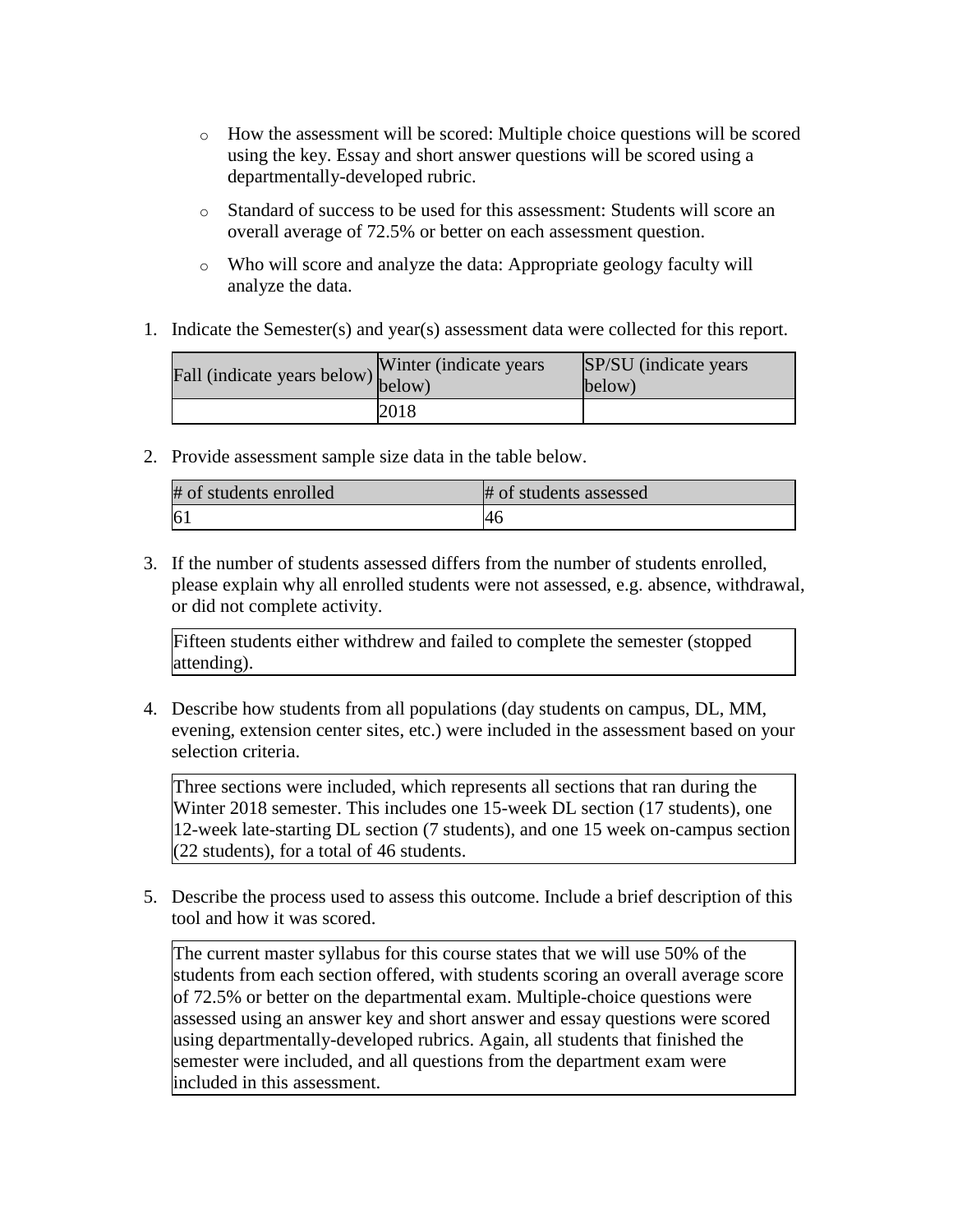6. Briefly describe assessment results based on data collected for this outcome and tool during the course assessment. Discuss the extent to which students achieved this learning outcome and indicate whether the standard of success was met for this outcome and tool.

#### Met Standard of Success: Yes

The data shows that these students (all sections and formats) achieved an overall average score 75.4% overall (on all four exams). This average score slightly exceeded our standard for success of 72.5%. When looking at each of the four individual exams, (across all sections) the average is a 81% on Exam One, 76% on Exam Two, 74% on Exam Three, and 71% on Exam Four. When examining individual exams, and not a combined total, the data shows that all but one exam (Exam Four) would meet our standard for success.

7. Based on your interpretation of the assessment results, describe the areas of strength in student achievement of this learning outcome.

The data shows that these students (all sections and formats) achieved an overall average score 75.4% overall (on all four exams)\*. This average score slightly exceeded our standard for success of 72.5%. When looking at each of the four individual exams, (across all sections) the average is a 81% on Exam One, 76% on Exam Two, 74% on Exam Three, and 71% on Exam Four. When examining individual exams, and not a combined total, the data shows that all but one exam (Exam Four) would meet our standard for success.

8. Based on your analysis of student performance, discuss the areas in which student achievement of this learning outcome could be improved. If student met standard of success, you may wish to identify your plans for continuous improvement.

While we did meet our standard of success, some areas of concern do exist. For example, student exam scores decrease as the semester progresses. Ideally, we would complete a question by question comparison, but that is not possible because on-line section exams are randomly drawn from a larger pool, and randomly ordered, which provides every student with a unique exam. While this helps maintain the integrity of the assessment, it makes direct comparisons very difficult. On-campus sections also use different versions of the same test to help maintain the integrity ofthe assessment. Perhaps this is something we can change temporarily for future assessments, or look into finding another solution as it would be helpful to obtain and compare data on which specific questions students struggled with. In the meantime, instructors can analyze each assessment to identify any common areas where students struggles and could benefit from different, or additional instruction.

Another area of concern is Exam Three, where students online scored considerable lower than on-campus students. The reasons for this could be due to the fact that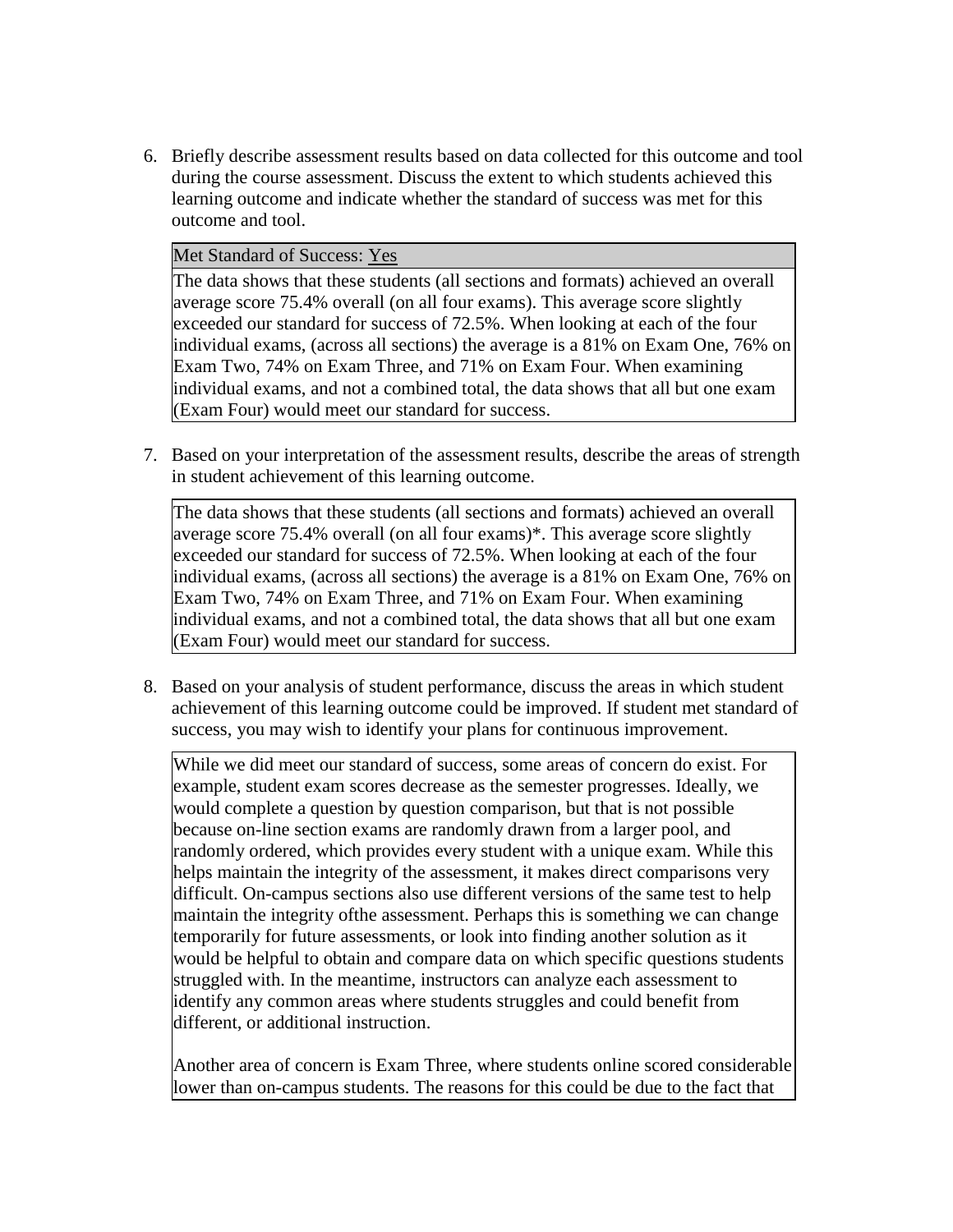this is an exam the exclusively relies on mapping. It is worthwhile to examine how we can strengthen online student success with additional support materials.

It is worth noting that all formats of GLG 114 switched to OER materials, starting Fall 2017, one semester before this assessment. Several problems areas developed because of this after reviewing student SOQ responses from the assessed semester, Winter 2018. Several students mentioned that material covered in the modules did not always coincide with what ended up in quizzes, as well as numerous other errors. This applies to both on-campus and DL sections. The course needs a thorough review to better organize the work, to make sure quizzes are covering the actual material learned and available, that the labs questions are clearly labeled and images clear, etc. A summary of these comments can be found in the attached files.

In addition, CiTL provided an OLAT review for the the DL formats of the course for suggested improvements to help revise materials to help improve student success for this outcome. The OLAT review for the DL format of the course can be found in the attached files.

Outcome 2: Apply appropriate principles, tools and concepts to solve problems, as well as construct and interpret maps, charts, diagrams and graphs related to geological concepts.

- Assessment Plan
	- o Assessment Tool: Laboratory Exercises
	- o Assessment Date: Winter 2013
	- o Course section(s)/other population: All sections
	- o Number students to be assessed: Random sample of 50% of students from each section with a minimum of one full section.
	- o How the assessment will be scored: Departmentally-developed rubric
	- o Standard of success to be used for this assessment: Students will score an overall average of 72.5% or better.
	- o Who will score and analyze the data: Appropriate geology faculty.
- 1. Indicate the Semester(s) and year(s) assessment data were collected for this report.

| rall (indicate years below) below) | Winter (indicate years) | SP/SU (indicate years)<br>below) |
|------------------------------------|-------------------------|----------------------------------|
|                                    | 2018                    |                                  |

2. Provide assessment sample size data in the table below.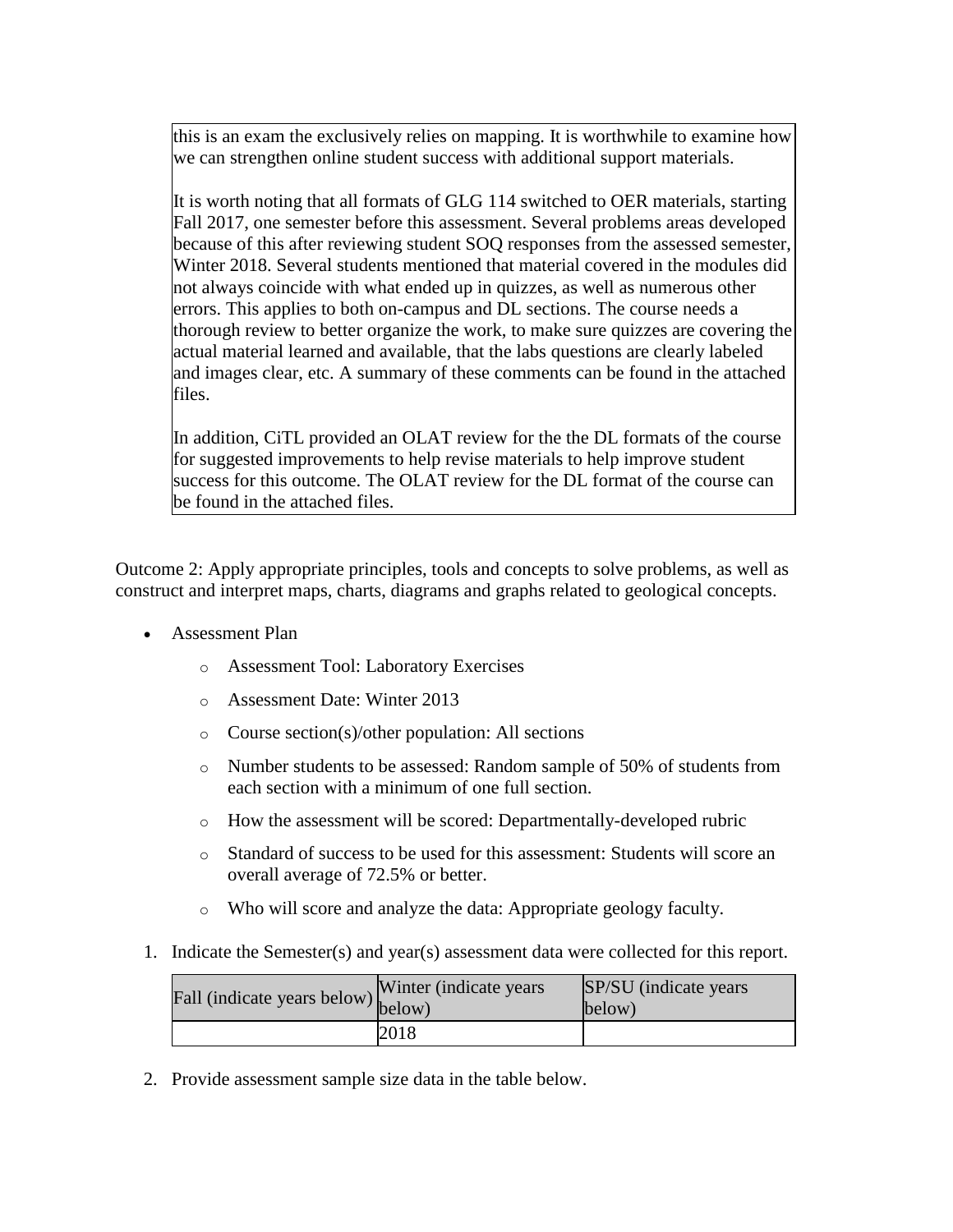| # of students enrolled | # of students assessed |
|------------------------|------------------------|
| 6 <sub>1</sub>         | -46                    |

3. If the number of students assessed differs from the number of students enrolled, please explain why all enrolled students were not assessed, e.g. absence, withdrawal, or did not complete activity.

Fifteen students were excluded from this assessment for various reasons, including withdrawal and failure to complete the semester (stopped attending).

4. Describe how students from all populations (day students on campus, DL, MM, evening, extension center sites, etc.) were included in the assessment based on your selection criteria.

Three sections were included, which represents all sections that ran during the Winter 2018 semester. This includes one 15-week DL section (17 students), one 12-week late-starting DL section (7 students), and one 15 week on-campus section  $(22$  students), for a total of 46 students.

5. Describe the process used to assess this outcome. Include a brief description of this tool and how it was scored.

The current master syllabus for this course states that we will use 50% of the students from each section offered, with students scoring an overall average score of 72.5% or better on the laboratory exercises. All questions were assessed using an answer key (not a departmentally-developed rubric as stated in the original master syllabus for this course). Again, all students that finished the semester were included, and all questions from the laboratory exercises were included in this assessment.

6. Briefly describe assessment results based on data collected for this outcome and tool during the course assessment. Discuss the extent to which students achieved this learning outcome and indicate whether the standard of success was met for this outcome and tool.

### Met Standard of Success: Yes

Both on-campus and online students complete the same laboratory exercises, with few exceptions. The data shows that these students (all sections and formats) achieved an overall average score 79.1% overall (on all fifteen laboratory exercises). This average score exceeded our standard for success of 72.5%. When looking at each of the fifteen individual laboratory exercises, (across all sections) the average is a 92% on Lab 1, 78% on Lab 2, 75% on Lab 3, 80% on Lab 4, 77% on Lab 5, 74% on Lab 6, 80% on Lab 7, 79% on Lab 8, 72% on Lab 9, 82% on Lab 10, 74% on Lab 11, 88% on Lab 12, 72% on Lab 13, 79% on Lab 14, and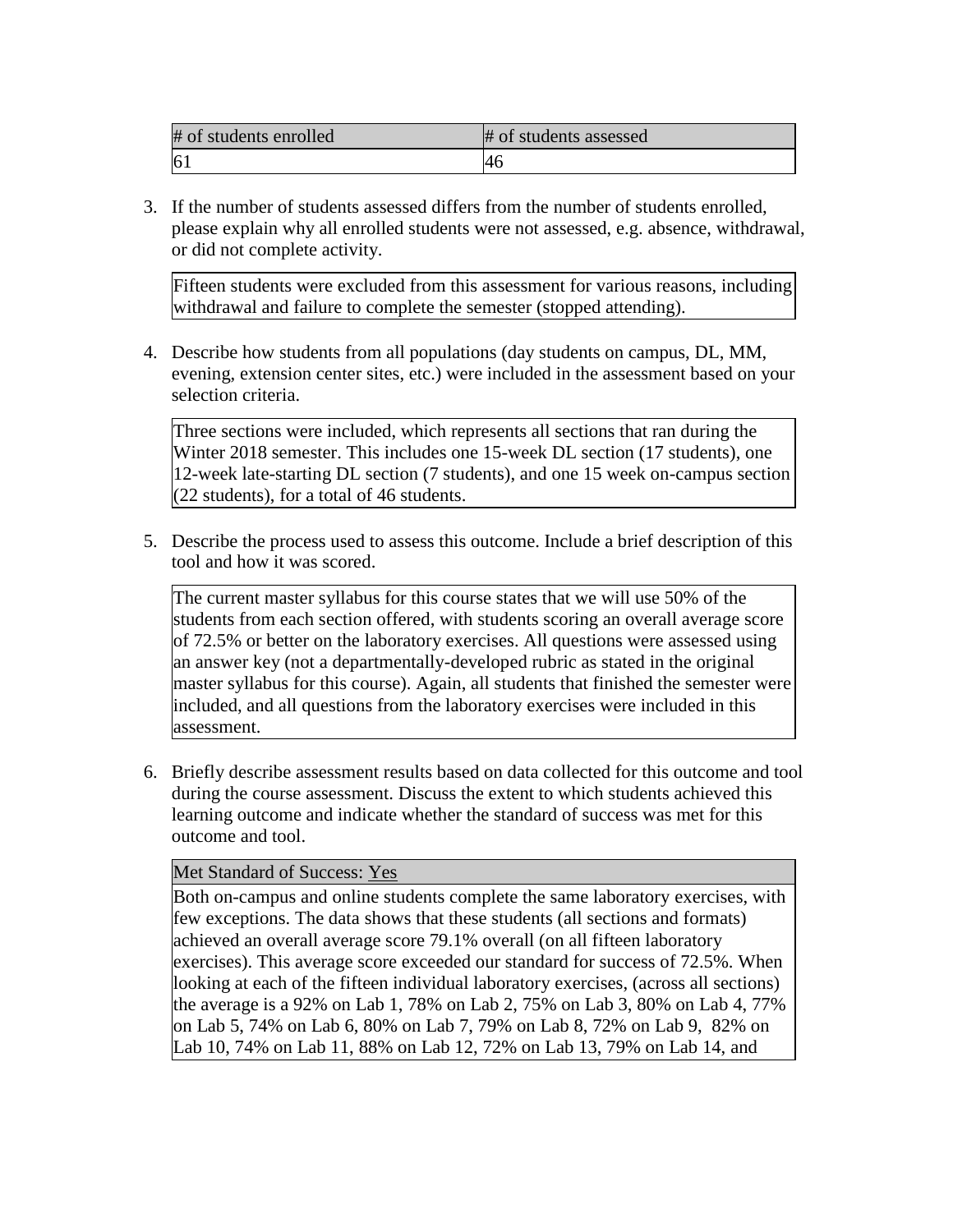84% on Lab 15. Labs 9 and 13 were the only to fall just slight short of the 72.5% standard for success, at 72% for each.

There was no appreciable difference noticed between types of classes or length of term on exam performance.

7. Based on your interpretation of the assessment results, describe the areas of strength in student achievement of this learning outcome.

Both on-campus and online students complete the same laboratory exercises, with few exceptions. The data shows that these students (all sections and formats) achieved an overall average score 79.1% (on all fifteen laboratory exercises). This average score exceeded our standard for success of 72.5%.

8. Based on your analysis of student performance, discuss the areas in which student achievement of this learning outcome could be improved. If student met standard of success, you may wish to identify your plans for continuous improvement.

Across all formats and sections, laboratory exercises 9 and 13 were the only two to fall just slight short of the 72.5% standard for success, at 72% for each, out of the fifteen total\*. Certainly the directions and material covered in these labs should be revisited to find methods to help improve student success on these labs.

It really stands out that the on-campus section only fell below the standard of success for one lab (Lab 11), while the DL courses fell below the standard of success for eight of the labs (Labs 2, 3, 5, 6, 7, 8, 9 and 13) or just more than half of the fifteen labs in the course. Clearly, the online students are struggling with the labs. This is not unexpected, since on-campus students have the benefit of receiving direct, immediate, and in-person help from their instructor.

While we did meet our standard of success, some areas of concern do exist. For example, student exam scores decrease as the semester progresses. ideally, we would complete a question by question comparison, but that is not possible because on-line section exams are randomly drawn from a larger pool, and randomly ordered, which provides every student with a unique exam. While this helps maintain the integrity of the assessment, it makes direct comparisons very difficult. On-campus sections also use different versions of the same test to help maintain the integrity ofthe assessment. Perhaps this is something we can change temporarily for future assessments, or look into finding another solution as it would be helpful to obtain and compare data on which specific questions students struggled with. In the meantime, instructors can analyze each assessment to identify any common areas where students struggles and could benefit from different, or additional instruction.

Another area of concern is Exam Three, where students online scored considerable lower than on-campus students. The reasons for this could be due to the fact that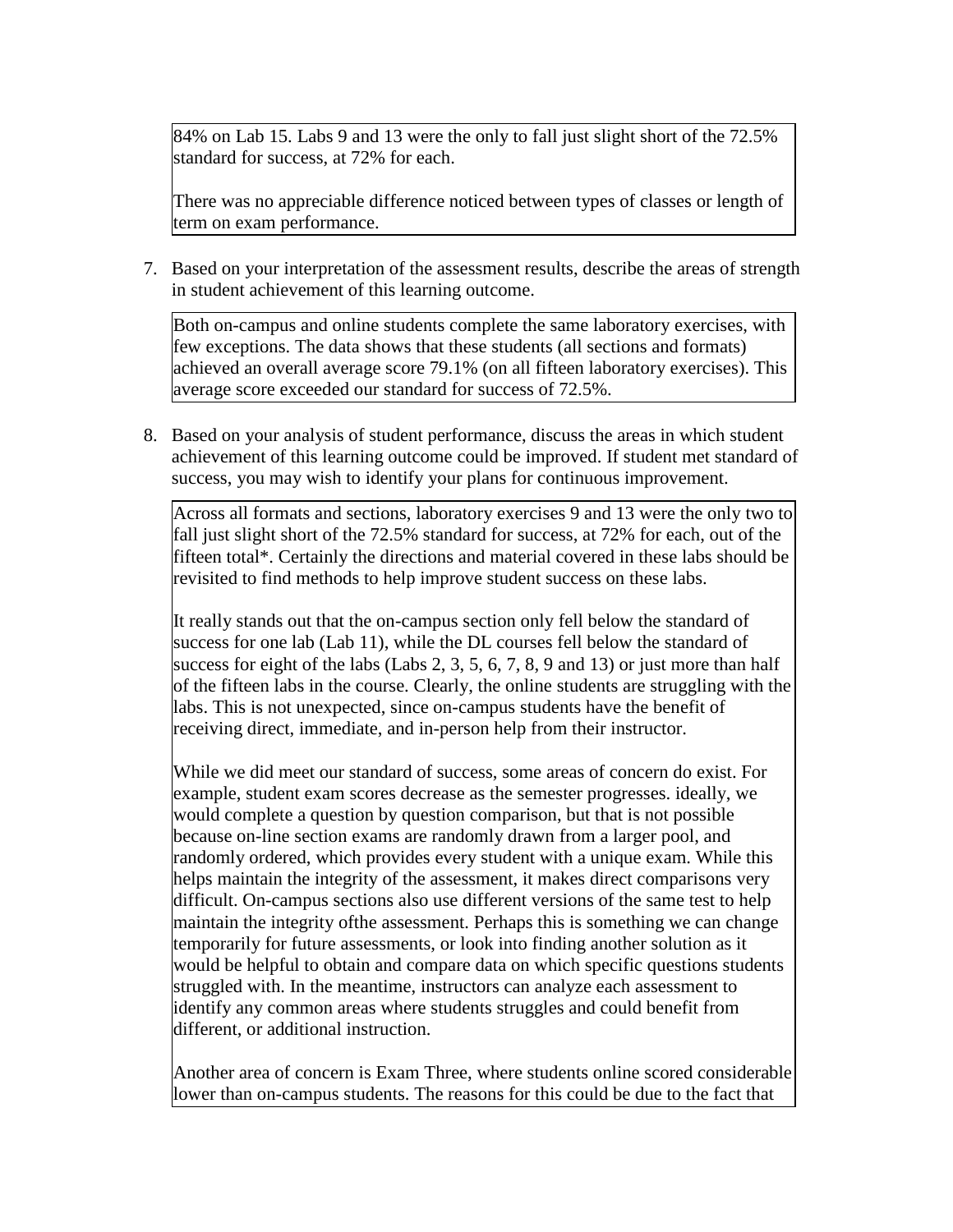this is an exam the exclusively relies on mapping. It is worthwhile to examine how we can strengthen online student success with additional support materials.

It is worth noting that all formats of GLG 114 switched to OER materials, starting Fall 2017, one semester before this assessment. Several problems areas developed because of this after reviewing student SOQ responses from the assessed semester, Winter 2018. Several students mentioned that material covered in the modules did not always coincide with what ended up in quizzes, as well as numerous other errors. This applies to both on-campus and DL sections, since both use the same OER lab manual. The course needs a thorough review to better organize the work, to make sure labs are covering the actual material learned and available, that the questions are clearly worded and labeled, and that the images are clear, etc. Many students are reporting errors and typos that need to be corrected as well. A summary of student comments can be found in the attached files.

In addition, CiTL provided an OLAT review for the the DL formats of the course for suggested improvements to help revise materials to help improve student success for this outcome. As far as labs go, there is concern at the length of the labs, and the wording of lab instructions. These are all items that can be corrected and I believe will help improve student success. The OLAT review for the DL format of the course can be found in the attached files.

Outcome 2: Apply appropriate principles, tools and concepts to solve problems, as well as construct and interpret maps, charts, diagrams and graphs related to geological concepts.

- Assessment Plan
	- o Assessment Tool: Departmental Exams
	- o Assessment Date: Winter 2013
	- o Course section(s)/other population: All sections
	- o Number students to be assessed: Random sample of 50% of students from each section with a minimum of one full section.
	- $\circ$  How the assessment will be scored: Multiple choice questions will be scored using the key. Essay and short answer questions will be scored using a departmentally-developed rubric.
	- o Standard of success to be used for this assessment: Students will score an overall average of 72.5% or better on each assessment question.
	- o Who will score and analyze the data: Appropriate geology faculty will analyze the data.
- 1. Indicate the Semester(s) and year(s) assessment data were collected for this report.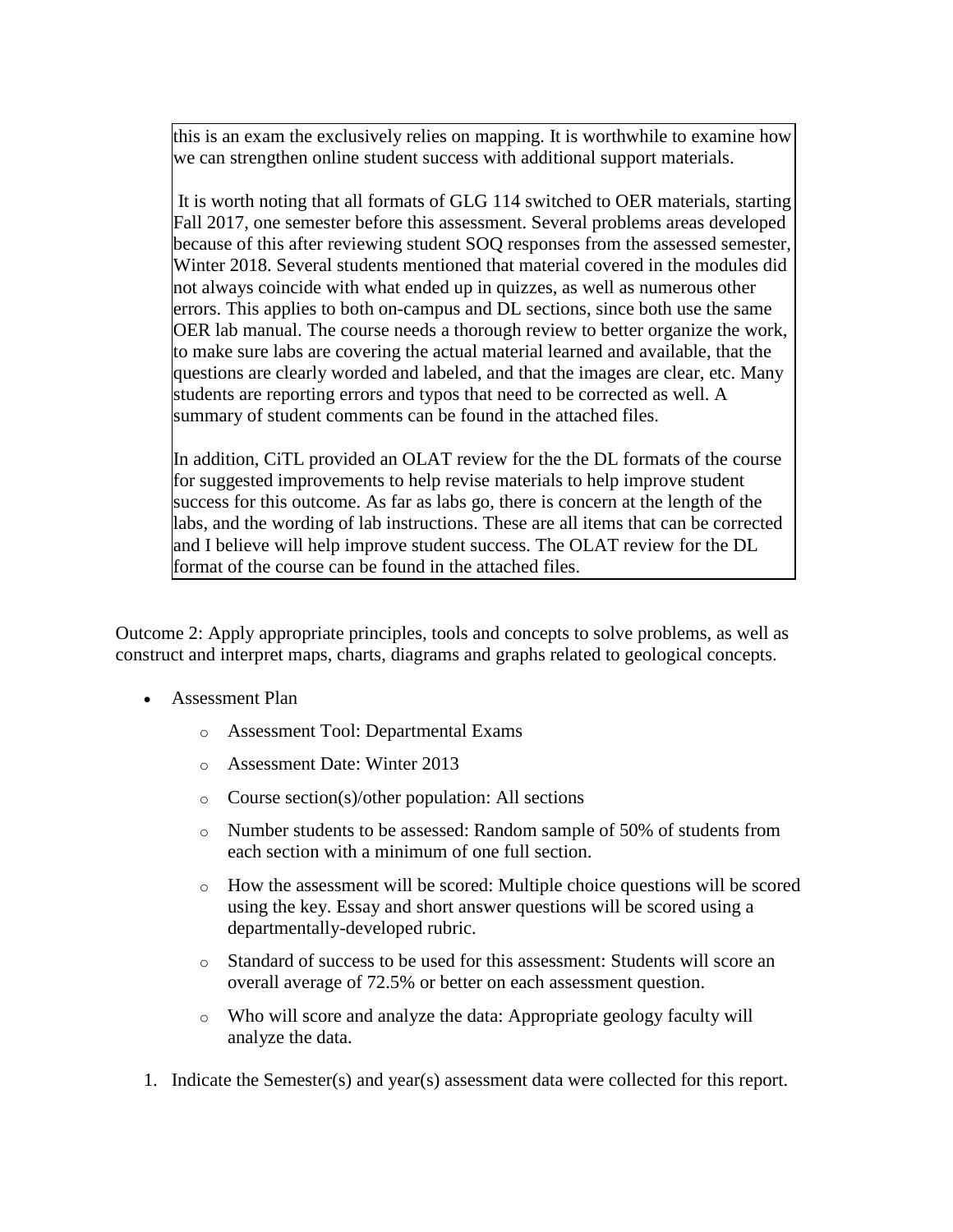| Fall (indicate years below) below) | Winter (indicate years) | SP/SU (indicate years)<br>below) |
|------------------------------------|-------------------------|----------------------------------|
|                                    | 2018                    |                                  |

2. Provide assessment sample size data in the table below.

| # of students enrolled | # of students assessed |
|------------------------|------------------------|
| 6 <sup>1</sup>         | -46                    |

3. If the number of students assessed differs from the number of students enrolled, please explain why all enrolled students were not assessed, e.g. absence, withdrawal, or did not complete activity.

Fifteen students were excluded from this assessment for various reasons, including withdrawal and failure to complete the semester (stopped attending).

4. Describe how students from all populations (day students on campus, DL, MM, evening, extension center sites, etc.) were included in the assessment based on your selection criteria.

Three sections were included, which represents all sections that ran during the Winter 2018 semester. This includes one 15-week DL section (17 students), one 12-week late-starting DL section (7 students), and one 15 week on-campus section  $(22$  students), for a total of 46 students.

5. Describe the process used to assess this outcome. Include a brief description of this tool and how it was scored.

The current master syllabus for this course states that we will use 50% of the students from each section offered, with students scoring an overall average score of 72.5% or better on the departmental exam. Multiple-choice questions were assessed using an answer key and short answer and essay questions were scored using departmentally-developed rubrics. Again, all students that finished the semester were included, and all questions from the department exam were included in this assessment.

6. Briefly describe assessment results based on data collected for this outcome and tool during the course assessment. Discuss the extent to which students achieved this learning outcome and indicate whether the standard of success was met for this outcome and tool.

### Met Standard of Success: Yes

The data shows that these students (all sections and formats) achieved an overall average score 75.4% overall (on all four exams). This average score slightly exceeded our standard for success of 72.5%. When looking at each of the four individual exams, (across all sections) the average is a 81% on Exam One, 76% on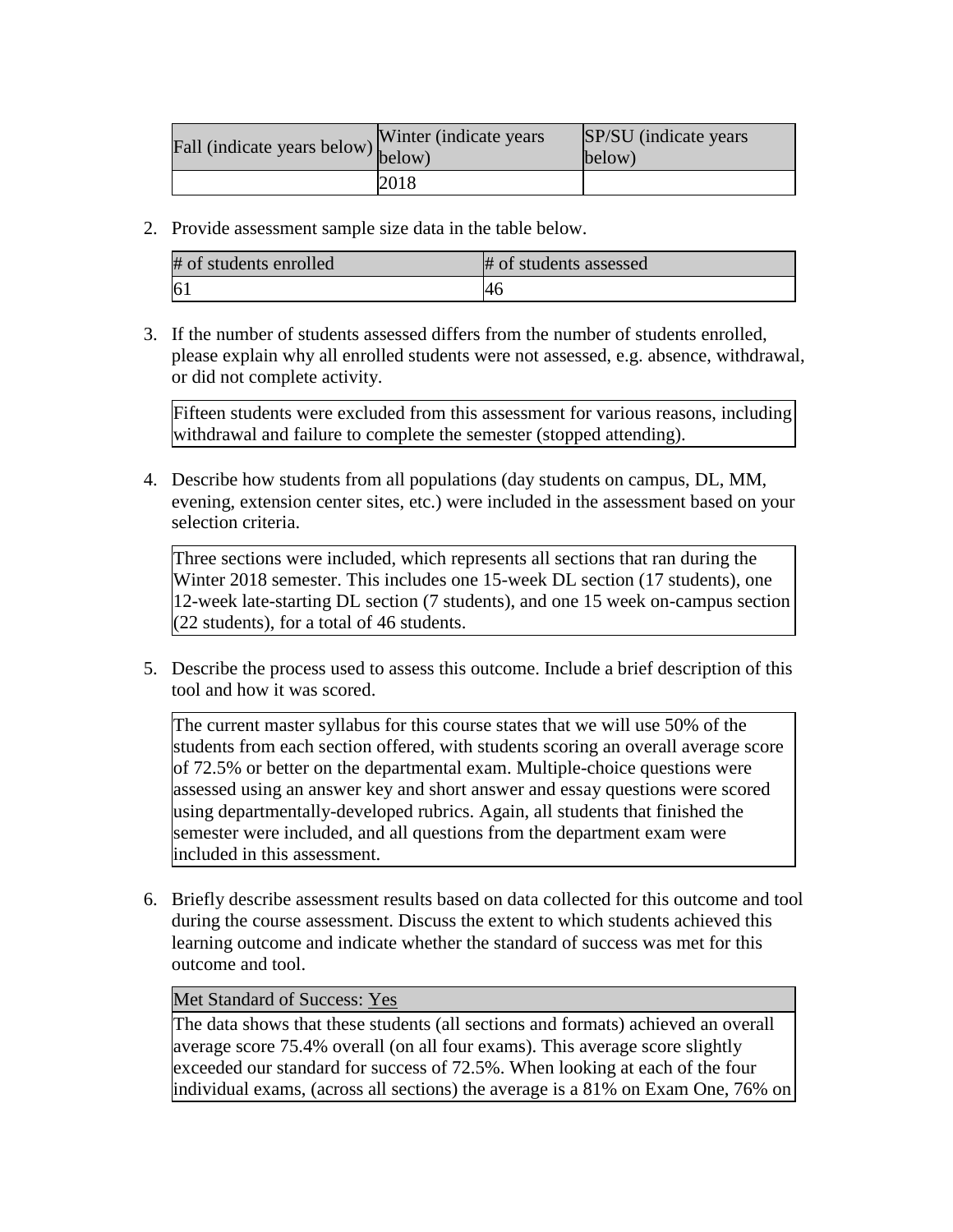Exam Two, 74% on Exam Three, and 71% on Exam Four. When examining individual exams, and not a combined total, the data shows that all but one exam (Exam Four) would meet our standard for success.

7. Based on your interpretation of the assessment results, describe the areas of strength in student achievement of this learning outcome.

Both on-campus and online students complete the same laboratory exercises, with few exceptions. The data shows that these students (all sections and formats) achieved an overall average score 79.1% (on all fifteen laboratory exercises). This average score exceeded our standard for success of 72.5%.

8. Based on your analysis of student performance, discuss the areas in which student achievement of this learning outcome could be improved. If student met standard of success, you may wish to identify your plans for continuous improvement.

Across all formats and sections, laboratory exercises 9 and 13 were the only two to fall just slight short of the 72.5% standard for success, at 72% for each, out of the fifteen total\*. Certainly the directions and material covered in these labs should be revisited to find methods to help improve student success on these labs.

It really stands out that the on-campus section only fell below the standard of success for one lab (Lab 11), while the DL courses fell below the standard of success for eight of the labs (Labs 2, 3, 5, 6, 7, 8, 9 and 13) or just more than half of the fifteen labs in the course. Clearly, the online students are struggling with the labs. This is not unexpected, since on-campus students have the benefit of receiving direct, immediate, and in-person help from their instructor.

While we did meet our standard of success, some areas of concern do exist. For example, student exam scores decrease as the semester progresses. ideally, we would complete a question by question comparison, but that is not possible because on-line section exams are randomly drawn from a larger pool, and randomly ordered, which provides every student with a unique exam. While this helps maintain the integrity of the assessment, it makes direct comparisons very difficult. On-campus sections also use different versions of the same test to help maintain the integrity ofthe assessment. Perhaps this is something we can change temporarily for future assessments, or look into finding another solution as it would be helpful to obtain and compare data on which specific questions students struggled with. In the meantime, instructors can analyze each assessment to identify any common areas where students struggles and could benefit from different, or additional instruction.

Another area of concern is Exam Three, where students online scored considerable lower than on-campus students. The reasons for this could be due to the fact that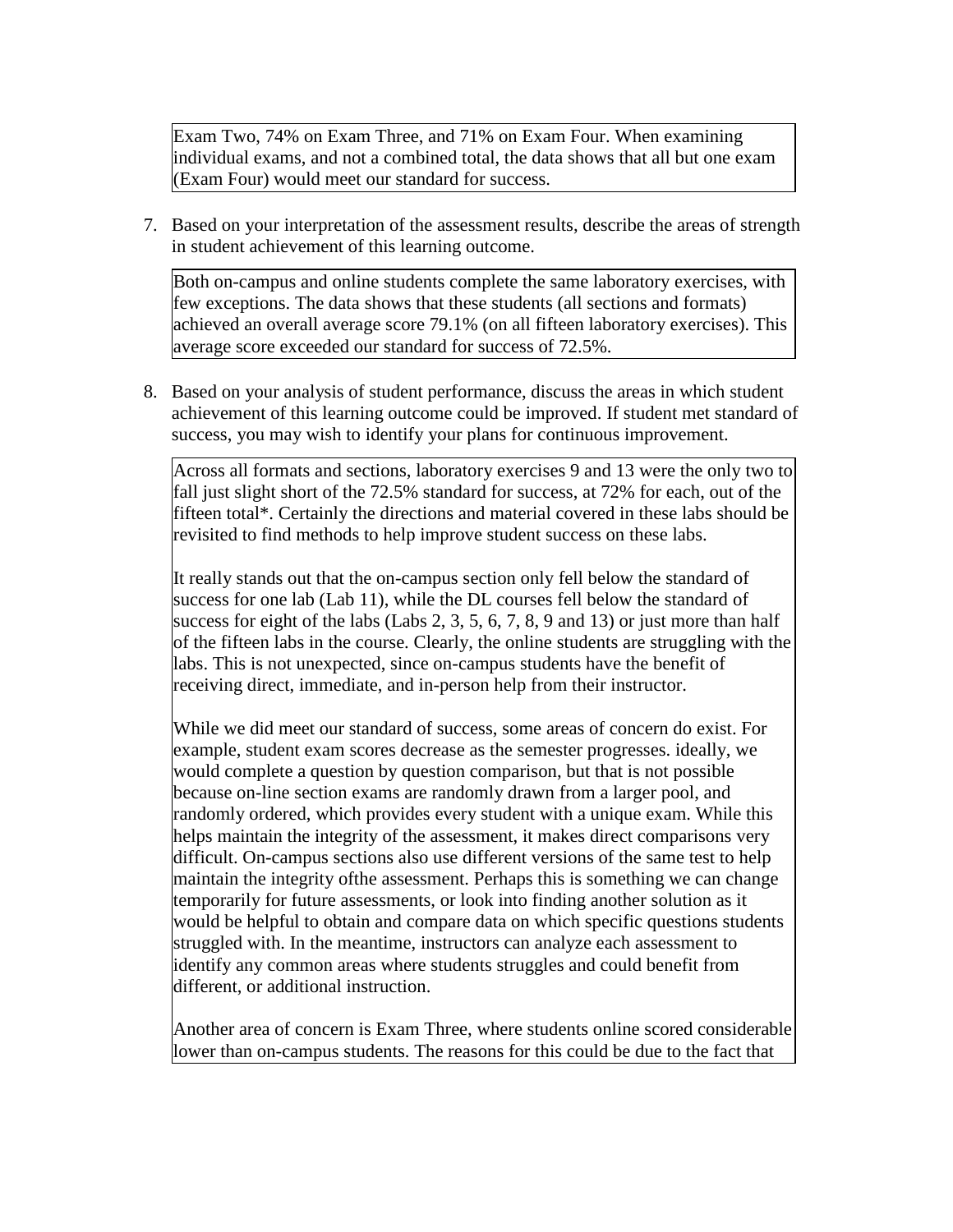this is an exam the exclusively relies on mapping. It is worthwhile to examine how we can strengthen online student success with additional support materials.

It is worth noting that all formats of GLG 114 switched to OER materials, starting Fall 2017, one semester before this assessment. Several problems areas developed because of this after reviewing student SOQ responses from the assessed semester, Winter 2018. Several students mentioned that material covered in the modules did not always coincide with what ended up in quizzes, as well as numerous other errors. This applies to both on-campus and DL sections, since both use the same OER lab manual. The course needs a thorough review to better organize the work, to make sure labs are covering the actual material learned and available, that the questions are clearly worded and labeled, and that the images are clear, etc. Many students are reporting errors and typos that need to be corrected as well. A summary of student comments can be found in the attached files.

In addition, CiTL provided an OLAT review for the the DL formats of the course for suggested improvements to help revise materials to help improve student success for this outcome. As far as labs go, there is concern at the length of the labs, and the wording of lab instructions. These are all items that can be corrected and I believe will help improve student success. The OLAT review for the DL format of the course can be found in the attached files.

# **III. Course Summary and Intended Changes Based on Assessment Results**

1. Based on the previous report's Intended Change(s) identified in Section I above, please discuss how effective the changes were in improving student learning.

2.

3. Describe your overall impression of how this course is meeting the needs of students. Did the assessment process bring to light anything about student achievement of learning outcomes that surprised you?

Overall, I am satisfied that students are meeting the course objectives and outcomes. However, there is certainly a lot of room for improvement to address certain areas, and much of the feedback provided from students and CiTL have shown several problem issues that have developed as a result of switching to the OER format.

One area needing revision is the lab modules, which are directly tied to our second outcome, where students need to apply appropriate principles, tools, and concepts to solve problems, as well as construct and interpret maos, charts, diagrams and graphs related to geologic concepts. Labs need to be condensed in length to eliminate duplicate material in the lectures and learning modules. Directions need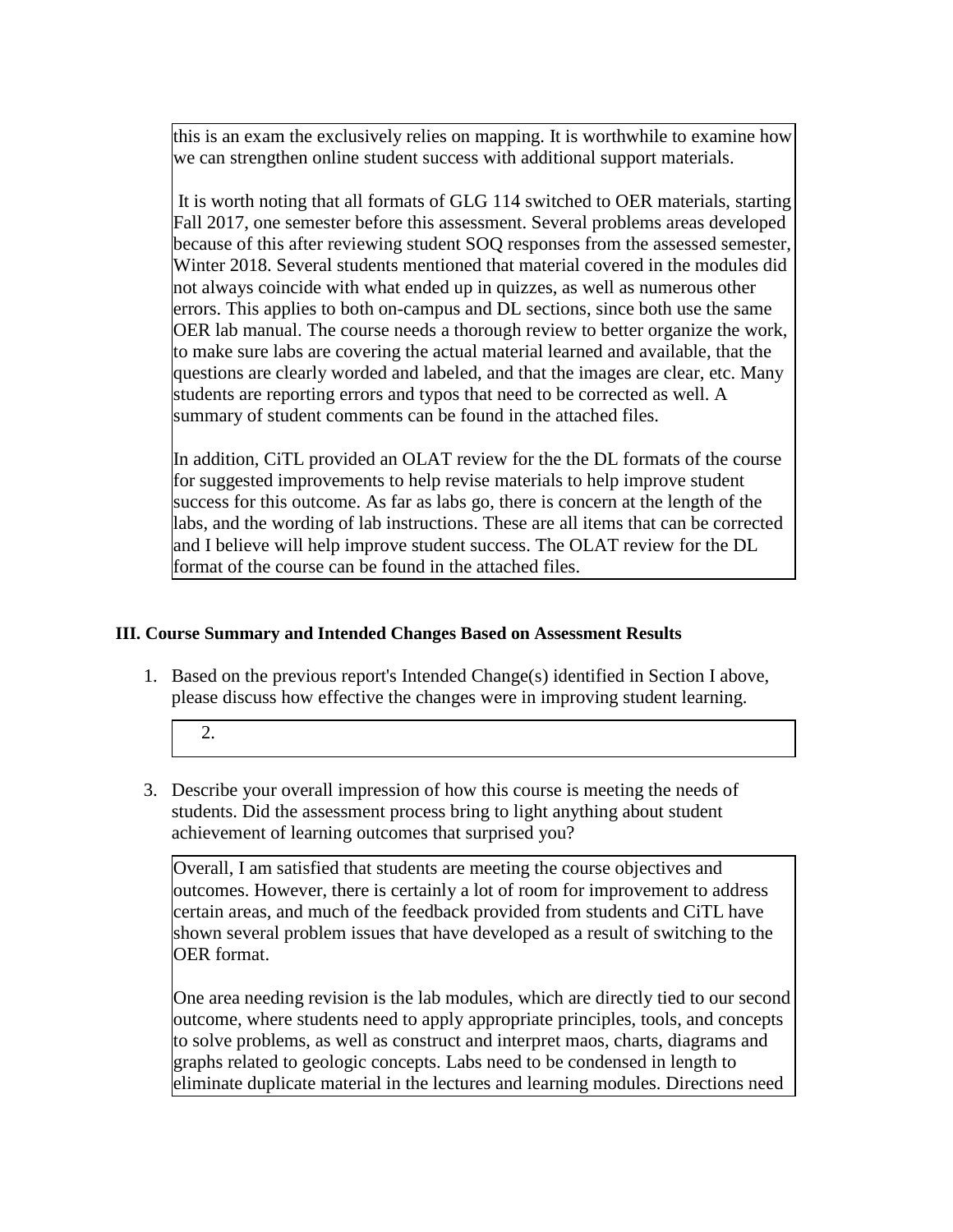to be revised to provide more clarity for the lab questions and expectations. Errors and typos need to be corrected. mages and diagrams in the labs, quizzes and tests need to corrected to display clear and crisp details in the images. These items apply to both online and on-campus sections, since they use the same lab manual.

As far as learning material (recognizing and identifying geologic principles and concepts in outcome one), we need to review each module to be sure that the material in each is correctly corresponding to each quiz and exam, especially since the exam questions come from the quiz questions. Errors and typos need to be corrected. Questions need to be edited to eliminate errors, typos and excessive wordiness. Additional study aid materials can be created to help students prepare for the exams, for all formats.

The assessment process really allows us to examine the success rates in this course, or lack thereof, and guides us to investigate the reasons why student success is less than optimal. In doing so, we can ascertain where more instruction may be needed, or where assignments, quizes and other learning materials can be improved.

4. Describe when and how this information, including the action plan, was or will be shared with Departmental Faculty.

The summary report and related data from CiTL hs already been sent to all the faculty teaching this course.

5.

Intended Change(s)

| <b>Intended Change</b> | Description of the<br>change                                                                                                                                                                                                                                                                                                                | Rationale                                                                                                                                                                                                                         | Implementation<br>Date |
|------------------------|---------------------------------------------------------------------------------------------------------------------------------------------------------------------------------------------------------------------------------------------------------------------------------------------------------------------------------------------|-----------------------------------------------------------------------------------------------------------------------------------------------------------------------------------------------------------------------------------|------------------------|
| <b>Assessment Tool</b> | For Outcomes One<br>and Two, how the<br>assessment will be<br>scored should be<br>changed to this:<br>Multiple choice<br>questions will be<br>scored using the<br>answer key. Essay<br>and short answer<br>questions will be<br>scored using a<br>departmentally-<br>developed rubric.<br><b>Standard of success</b><br>to be used for this | The previous<br>wording was not<br>specific as to what<br>students needed to<br>score the minimum<br>average on, and I<br>wanted to align the<br>75% minimum<br>threshold with the<br>other geology<br>courses for<br>continuity. | 2019                   |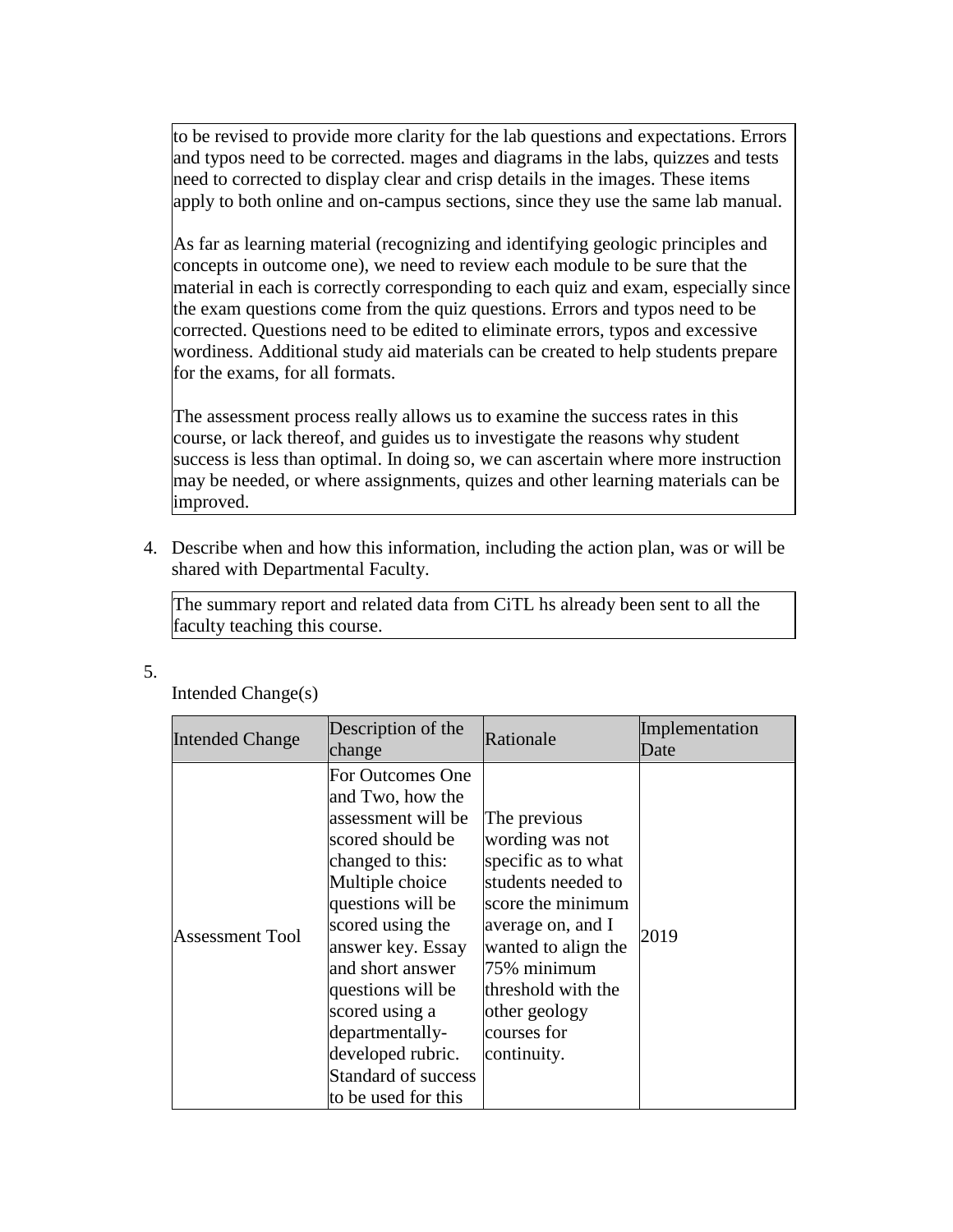|                        | assessment: 75% of<br>the students will<br>correctly answer<br>75% of the<br>outcome-related<br>questions.                                                                                                                                                                                                                                                                                                                                                                                                                                                               |                                                                                                                                                                                                                                  |      |
|------------------------|--------------------------------------------------------------------------------------------------------------------------------------------------------------------------------------------------------------------------------------------------------------------------------------------------------------------------------------------------------------------------------------------------------------------------------------------------------------------------------------------------------------------------------------------------------------------------|----------------------------------------------------------------------------------------------------------------------------------------------------------------------------------------------------------------------------------|------|
| <b>Assessment Tool</b> | Outcome two<br>should be changed<br>to be measured by<br>the laboratory<br>exercises only<br>(elininate the<br>second assessment<br>tool of departmental<br>exams).                                                                                                                                                                                                                                                                                                                                                                                                      | While solving<br>problems may<br>certainly come into<br>play in some exam<br>questions, this<br>outcome can be<br>completely and<br>thoroughly<br>addessed through<br>assessing the<br>laboratory exercises<br>exclusively.      | 2019 |
| Course<br>Assignments  | All lab modules will<br>be thoroughly<br>revised to shorten<br>their length, provide<br>more clarity in the<br>directions, correct<br>and improve image<br>quality, remove<br>errors and typos and these modifications<br>to be sure examples will help increase<br>and related<br>assessment<br>questions are clear<br>and concise.<br>Directions for<br>assignments with<br>lower success rates<br>will be analyzed to<br>determine if<br>improving the<br>language will help<br>improve completion<br>rates.<br>Quiz and exam<br>questions for all<br>formats will be | It is my hope that<br>the success rate for<br>all assignments,<br>since we believe<br>that these<br>assignments play an<br>integral role in<br>understanding and<br>applying the course<br>material, objectives<br>and outcomes. | 2019 |